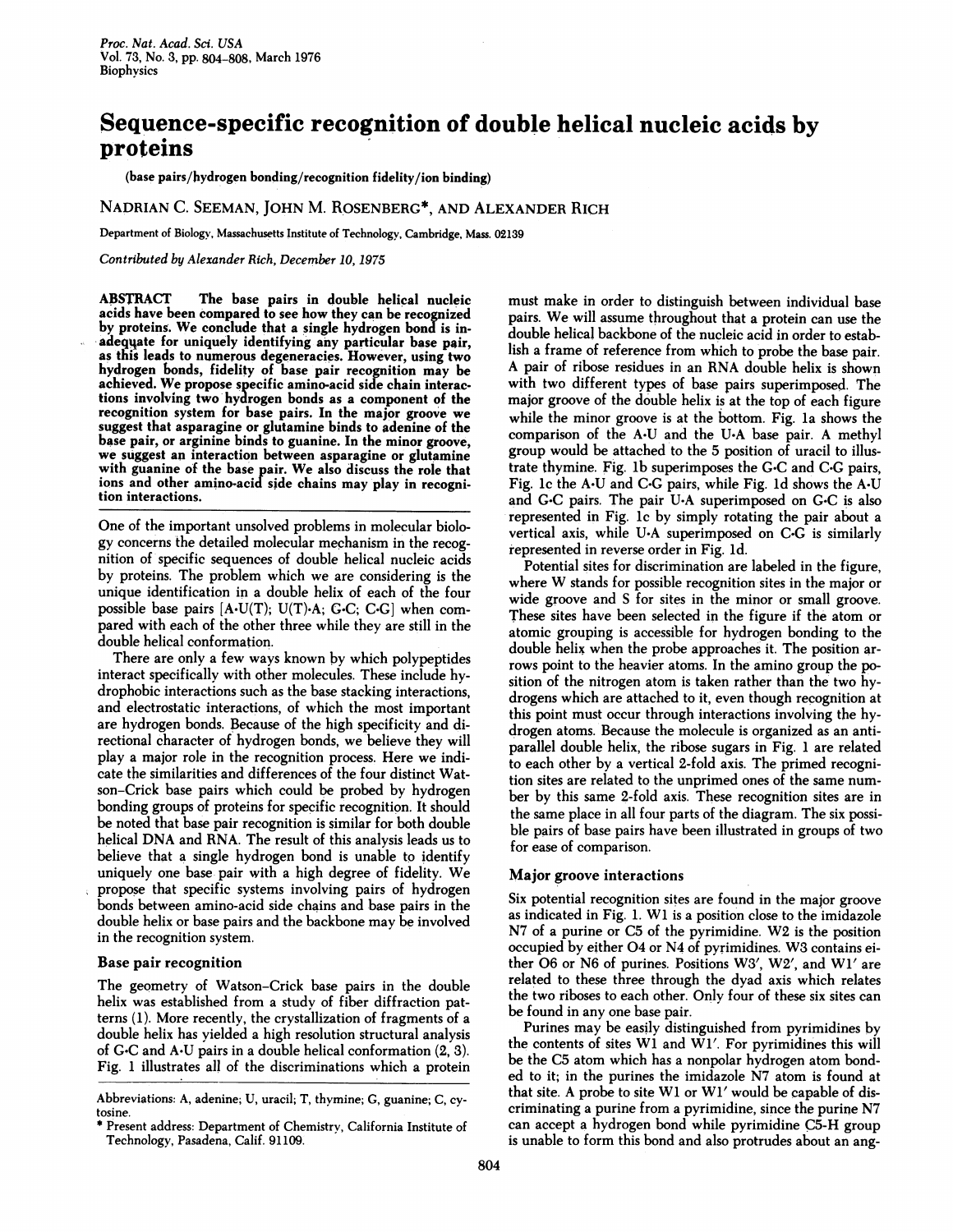

FIG. 1. Diagram showing the stereochemistry of double helical A-U and G-C base pairs. The geometry of the base pairs and the attached ribose residues were obtained from crystallographic analysis of double helical ApU (2) and GpC (3). The base pairs are superimposed upon each other with one base pair drawn with solid bonds and the other with outlined bonds. The upper letter at the side refers to the solid bases while the lower letter in parentheses refers to the outlined bases. However, both bases are drawn as attached to the same ribose residues in the antiparallel double helical conformation. W refers to <sup>a</sup> potential recognition site in the major or wide groove of the double helix; <sup>S</sup> refers to sites in the minor or small groove. The dyad axis between the two antiparallel ribose residues is vertical in the plane of the paper. (a) through (d) represent all of the possible base pair comparisons.

strom further into the wide groove. Sterically and electrostatically these sites are quite distinct for purines versus pyrimidines, thereby resulting in good discrimination between these alternatives. By this we mean that it is possible to imagine a conformation for the polypeptide chain such that it could bind to one and not to the other. A simple example in this case would be a hydrogen atom of a protein constrained to hydrogen bond to the N7 atom of the purine. This atom would be sterically incompatible with the C5 hydrogen atom of the pyrimidine, resulting in strong discrimination. Methylation of the 5 position of the pyrimidine such as in thymine or 5-methyl-cytosine would change the details of the interaction and thereby increase the strong discrimination which is already present. Table <sup>1</sup> summarizes the discrimination properties of all sites.

Sites W2 and WS are geometrically distinct, being sepa-

rated by 1.1 A. If the base on the left is <sup>a</sup> pyrimidine, W2 will be occupied. For uracil (or thymine),  $\tilde{W2}$  will be a carbonyl oxygen; for cytosine, an amino group will be present. If the base on the left is <sup>a</sup> purine, W3 will be occupied. An amino group is found in adenine and a carbonyl oxygen for guanine. Amino groups characteristically are hydrogen bond donors while the electron-rich carbonyl oxygen atoms are hydrogen bond acceptors. Thus, a combined steric (W2 or W3) and electrostatic (carbonyl or amino) identification system is possible for the central portion of the major groove. The hydrogen bonding recognition H atom of adenine N6 in Fig. la is very close to the position of uracil 04, while in Fig. lb the cytosine N4 H atom lies in the same position as guanine 06. This further strengthens discrimination at these sites.

However, it is likely that such a system involving only

|                                          | $A \cdot U$ | $G \cdot C$ | $A \cdot U$ | $G \cdot C$ | $A \cdot U$ | $U \cdot A$ |
|------------------------------------------|-------------|-------------|-------------|-------------|-------------|-------------|
| <b>Sites</b>                             | U A         | C·G         | $C \cdot G$ | U-A         | $G \cdot C$ | $C \cdot G$ |
| Outer major groove $(W1/W1')$            |             |             |             |             |             |             |
| Central major groove $(W2, W3/W2', W3')$ |             |             | (0)         | (0)         |             |             |
| Outer minor groove (S1/S1')              |             |             | *           | *           |             |             |
| Central minor groove (S2)                |             | (0)         |             |             |             |             |

Table 1. Discrimination of Watson-Crick base pairs by single interactions

The columns in this table refer to Figs. la, lb, ic, lc(rev.), ld, and ld(rev.), respectively. This table applies to A-T as well as A-U pairs, except for the case of the outer major groove. In that case the two pyrimidines, cytosine and thymine, could be distinguished because of the thymine methyl group. However, the purines would still be degenerate. The symbols are defined as follows: +, indicates sites which could give strong discrimination between the alternatives listed. 0, indicates virtually identical sites resulting in potential ambiguities. (0), indicates only small steric differences, which might result in ambiguities if the interacting atom from the protein is free to move slightly. \*, indicates that the hydrogen bonding properties of the site appear identical, but that discrimination could possibly occur through preferential ion binding.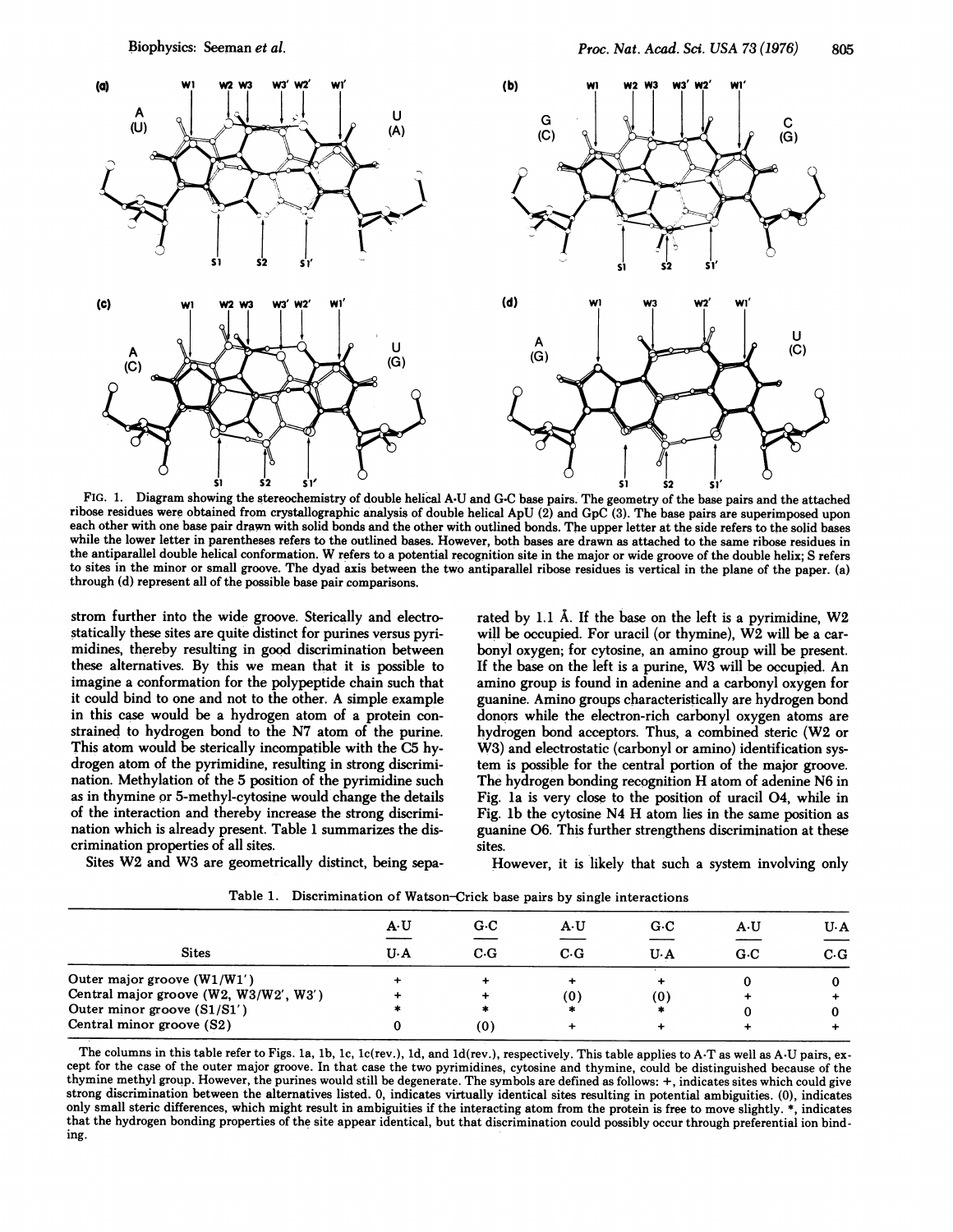sites W2 or W3 would fail because sites W2 and W3 are too close together to be discriminated reliably by a hydrogen bonding probe. Consider the right side of Fig. 1c, where a uracil and a guanine are to be discriminated by hydrogen bonding interactions at sites W2' or W3'. It is not hard to position <sup>a</sup> hydrogen bonding H atom on an amino-acid side chain which could, with a movement of a fraction of an angstrom, donate a hydrogen bond to either uracil at W2' or to guanine at WS'. A similar situation exists on the left side of Fig. 1c. A hydrogen bonding acceptor could with a small movement receive a hydrogen bond from either the amino N4 of cytosine or from the amino N6 of adenine. Thus, discrimination based solely upon the central major groove sites (W2 and W3) pictured in Fig. ic would be quite poor, while that shown in Figs. la, lb, and id would probably be satisfactory. (Table 1) The conclusion that we reach is that a single hydrogen bonding probe in the major groove would be insufficient to uniquely discriminate all base pairs. This is because small changes in the position of the protein hydrogen bond donor or acceptor would result in confused identification.

#### Minor groove interactions

The minor groove presents a very different geometric and electrostatic environment. Examination of Fig. 1 indicates that there are only three sites on this side of the base pair which contain functional groups. S1 and S1' are symmetrically positioned by the vertical dyad axis which relates the sugar residues of the antiparallel chains, while S2 is located directly on this dyad axis. If the base on the left is a purine, Si will contain an N3 atom while S1' will contain 02 of the pyrimidine. Reversing the pair will reverse the occupants of Si and Si'. Since both 02 and N3 atoms are electron rich, they can both act as hydrogen bond acceptors. It should be noted that the atomic centers of the superimposed purine nitrogen and pyrimidine oxygen are less than 0.5 A away from each other so that little, if any, discrimination can be based on steric factors. In addition, the difference in hydrogen bonding energy to 02 and N3 is not likely to be great enough for polypeptide chains to easily differentiate between these atoms. Thus, it would be difficult or perhaps impossible to discriminate any base pair from another by hydrogen bonding solely to site Si.

The third site, S2, lies on the vertical dyad axis. In the case of the A-U and U-A base pairs, the nonpolar hydrogen atom bonded to C2 of adenine is located almost on the dyad axis. Since this hydrogen does not participate in directional interactions, there is no apparent mechanism for proteins to bind specifically to an A.U base pair rather than to one containing U-A from the minor groove by using either sites Si or S2. Site S2 of the C-G or G-C base pair differs somewhat from this. Guanine N2 is almost on the dyad axis and its hydrogen atom which is not involved in the third Watson-Crick hydrogen bond projects into the minor groove. It would be easy to distinguish this hydrogen atom from the hydrogen attached to C2 of adenine both electrostatically through hydrogen bonding and sterically, since it protrudes further into the minor groove, as is seen in Figs. ic and ld.

Only mild discrimination is possible, however, between the G-C and C.G pairs, as will be noted from inspection of S2 in Fig. lb. The protruding N-H bond of guanine N2 lies approximately  $17^{\circ}$  off of the dyad axis and thus the two N-H bonds being compared at S2 diverge by approximately 34°. Even though hydrogen bonds are directional, they distort rather easily. A hydrogen bond acceptor forming <sup>a</sup> linear hydrogen bond at the correct distance from the H atom on the left side of the dyad axis in Fig. lb could not form a good hydrogen bond with the H atom on the right. On the other hand, if the acceptor were near the axis, it could interact reasonably well with either H atom. Thus <sup>a</sup> small motion of an amino-acid side chain could result in an inability to differentiate between a G-C versus a C-G base pair if it were bonding only on site S2.

Recognition in the minor groove is thus likely to be relatively insensitive to base pair reversals, as shown in Fig. la for  $A \cdot U(T)$  versus  $U(T) \cdot A$ , and perhaps 1b. An example of sequence conservation involving base pair reversal is seen in the constant G-C or C-G of the anticodon stem of  $tRNA$  (4). An interaction at site S2 will be capable of making the discriminations seen in Figs. lc or id. Aspects of differences in the ability of proteins to detect base pairs in the major and minor groove have been discussed earlier (5), but the ambiguities noted here have not been pointed out.

In both grooves, one fundamental limitation in the discrimination of the individual base pairs by a single hydrogen bonding interaction arises from the difficulty in fixing the precise position of the hydrogen bond donor or acceptor. It should be noted that while small movements of amino-acid side chains are likely to occur, the situation may be quite different with hydrogen bond donors or acceptors involving the polypeptide backbone. These are more likely to be constrained in space and may therefore constitute a recognition system involving single hydrogen bonding interactions (6). In contrast to intermolecular interactions, some intramolecular interactions in the nucleic acids are subject to very precise stereochemical constraints such that a single hydrogen bonding interaction will be adequate to effect identification. An example of this is seen in the three-dimensional structure of yeast phenylalanine tRNA, where a G-C pair which is constant in all tRNA sequences is apparently fixed by an intramolecular hydrogen bond from the cytosine N4 to a neighboring phosphate oxygen atom (7, 8).

# Two hydrogen bonds can be used for discrimination

We have suggested above that <sup>a</sup> single hydrogen bond is incapable of discriminating with great precision a particular base pair in a nucleic acid double helix. This information is summarized in Table 1. A row must contain all  $+$ 's for the site to afford complete discrimination, and none of them do. However, these degeneracies can be broken by the addition of a second hydrogen bonding probe at another site. These sites could be widely separated or involve opposite grooves of the double helix. Alternatively they can be close together and both utilize part of the same functional group. The use of two hydrogen bonding interactions in the same functional group provides a mechanism for fixing the position of the two bonds relative to each other with <sup>a</sup> much higher degree of precision than is possible with two independent hydrogen bonding interactions. Such a group would use the discrimination properties of two rows of Table <sup>1</sup> simultaneously. Furthermore, the  $(0)$  entries would convert into  $+$  entries since its geometric requirements are quite precise.

An interesting analogy can be made with the way polynucleotides are responsive to base sequences in double helical nucleic acids. For example, the polynucleotide double helix  $(rA)<sub>n</sub>(rU)<sub>n</sub>$  can add with great specificity a third strand of poly(uridylic acid) which interacts with the double helix using two hydrogen bonding recognition sites (9, 10). Many highly specific polynucleotide interactions are found, all of which have the characteristic property of utilizing two hy-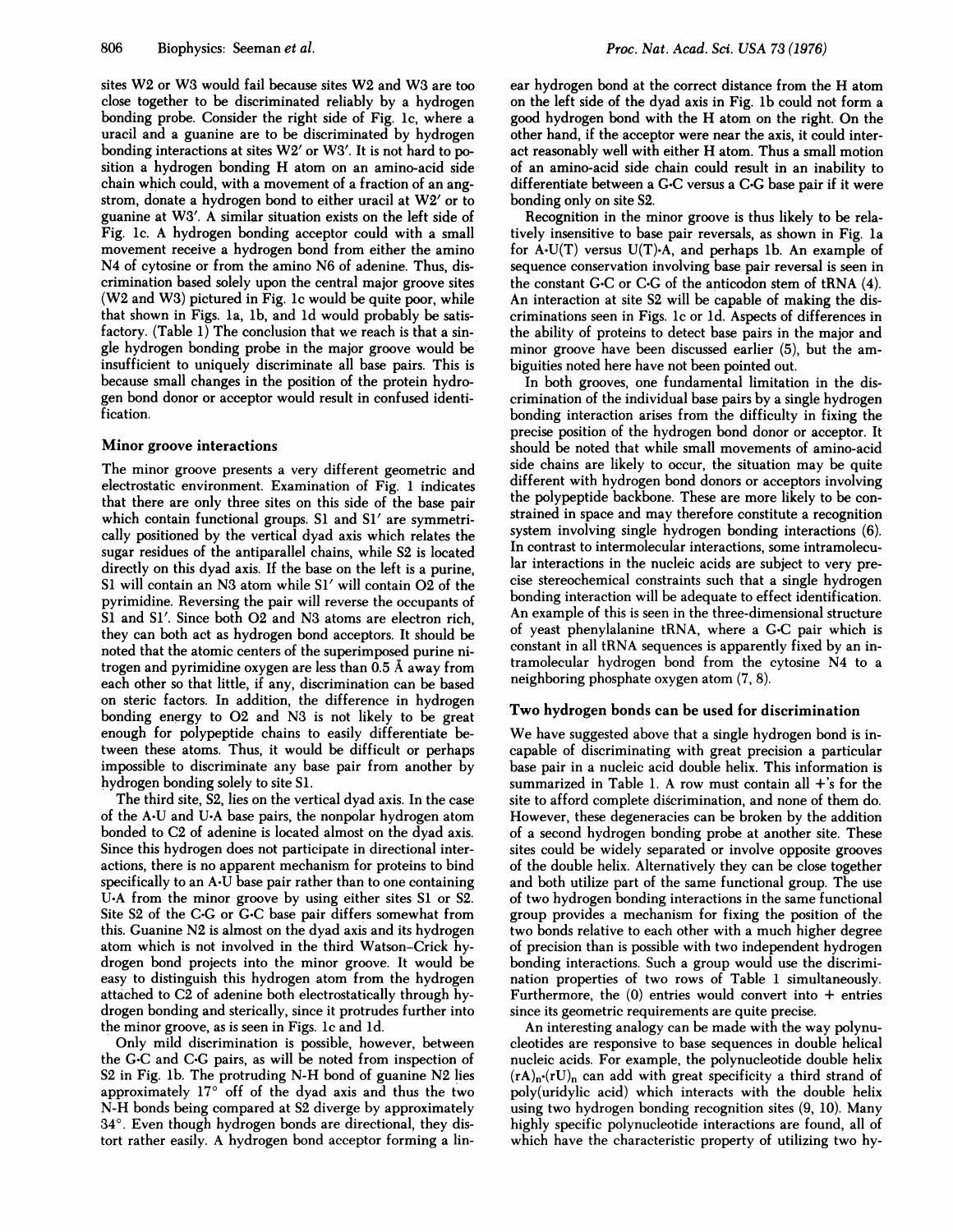



FIG. 2. Interactions between base pairs and other bases (observed) or amino-acid side chains (proposed). (a) The uracil binding to the U-A pair is seen in polynucleotides (11) as well as in single crystals of adenine and uracil derivatives (18). The conformation of the asparagine is taken from a neutron diffraction study (19). (b) The guanine binding to the C.G pair is seen in yeast phenylalanine tRNA (12, 13). The arginine conformation is taken from a neutron crystallographic analysis (20). Oxygen atoms have diagonal shading while nitrogen atoms are stippled.

drogen bonds as the basis of specificity in the interaction (11). These analogies are useful in suggesting a system in which amino-acid side chains form similar specific pairs of hydrogen bonds with base pairs in the double helix. Examples are shown for the major groove in Fig. 2 and for the minor groove in Fig. 3. Fig. 2a shows the type of hydrogen bonding in which the uracil residue interacts specifically with the A-U pair in the triple-stranded complex (11). Sites W3' and Wi' of adenine are used to form two specific hydrogen bonds with uracil 04 and N3-H. This may be regarded as a model of the proposed interaction in which amide side chains of amino acids asparagine or glutamine could form a similar pair of hydrogen bonds. In Fig. 2b a hydrogen bonding interaction is shown between guanine residues using sites Wi' and W3' of the guanine in a C-G base pair. This arrangement is found in the three-dimensional structure of yeast tRNAPhe (12, 13). The guanine amino group N2 and Ni-H serve as hydrogen bond donors to the guanine atoms 06 and N7 at sites W3' and W1'. This may be a model of the proposed interaction in which the NH<sub>2</sub> groups of the guanidinium side chain of arginine are shown forming hydrogen bonds to the same sites. In Fig. 2b we have arbitrarily used the two guanidinium amino groups in this interaction, although it is clear that one amino and one imino group could also be used as the pair of donors.

The guanidinium group is used in a method of separating protein from nucleic acids (14). Furthermore, polymers of arginine have been reported which bind to DNA in <sup>a</sup> manner which seems to be a function of the G-C content (15). It is possible that these phenomena are related to the interactions described in Fig. 2b.

It is interesting to note that in the case of the asparagine interaction in Fig. 2a an additional amino group might form hydrogen bonds with uracil 04 and the amide oxygen atom.

SPECIFIC HYDROGEN BONDED PAIRING IN THE MINOR GROOVE



FIG. 3. Interactions between C-G base pairs and guanine (observed) or asparagine (proposed). The guanine interaction with the C-G pair is seen in the structure of the 9-ethyl guanine-1-methyl cytosine complex (16).

In a similar way in Fig. 2b an additional carboxyl group might further stabilize the interaction of arginine with the C-G base pair by having its oxygen atoms act as acceptors for the H atoms on cytosine N4 and the amino group of arginine.

Fig. 3 shows a way in which sites Si' and S2 can be used for discriminating the C-G base pair in the minor groove. On the left we see how guanine interacts with the minor groove of the G-C pair as seen in the crystal structure of 9-ethyl guanine and 1-methyl cytosine (16). In this crystal structure the amino group N2 of guanine acts as a donor to site Si' while N3 acts as an acceptor from site S2. An analog similar to this may be seen in the proposed interaction in which the amide of asparagine or glutamine forms a pair of hydrogen bonds with the same two sites of the guanine in the C-G base pair. An amino group might further stabilize this interaction in a manner analogous to that described for Fig. 2a.

There is discrimination in the specificity of the interaction of actinomycin D with double helical G-C pairs in DNA. In the structure of the complex between actinomycin D and deoxyguanosine, the specificity is determined by two hydrogen bonds from the peptide backbone of the antibiotic to guanine N3 and N2 (17). Even though these hydrogen bonds are made to the peptide backbone of the antibiotic, a donoracceptor pair is used as suggested above for amide side chains.

The interactions with amino-acid side chains using pairs of hydrogen bonds are able to differentiate unambiguously A-U or G-C pairs in the major groove of the double helix and likewise G-C pairs in the minor groove. However, we have not been able to develop a similar system for differentiating the A-U base pair from the U-A base pair by an interaction in the minor groove.

## Other types of recognition

In the above we have limited ourselves to hydrogen bonding interaction that occurs in the plane of the base pair. Probably other types of hydrogen bonding interactions occur that span adjoining base pairs. These interactions will be highly dependent on the conformation of the nucleic acid double helix, and thus may be specific for B-form DNA, for example, but not RNA or vice versa. An example of out-of-plane interactions is likely to be found in the interaction of the lysine side chain with A-T sequences of DNA in the B conformation (to be published). Furthermore, multiple hydrogen bonds from an amino-acid side chain need not involve the bases exclusively. Specificity may also derive from interactions which bridge between the bases and the double helical